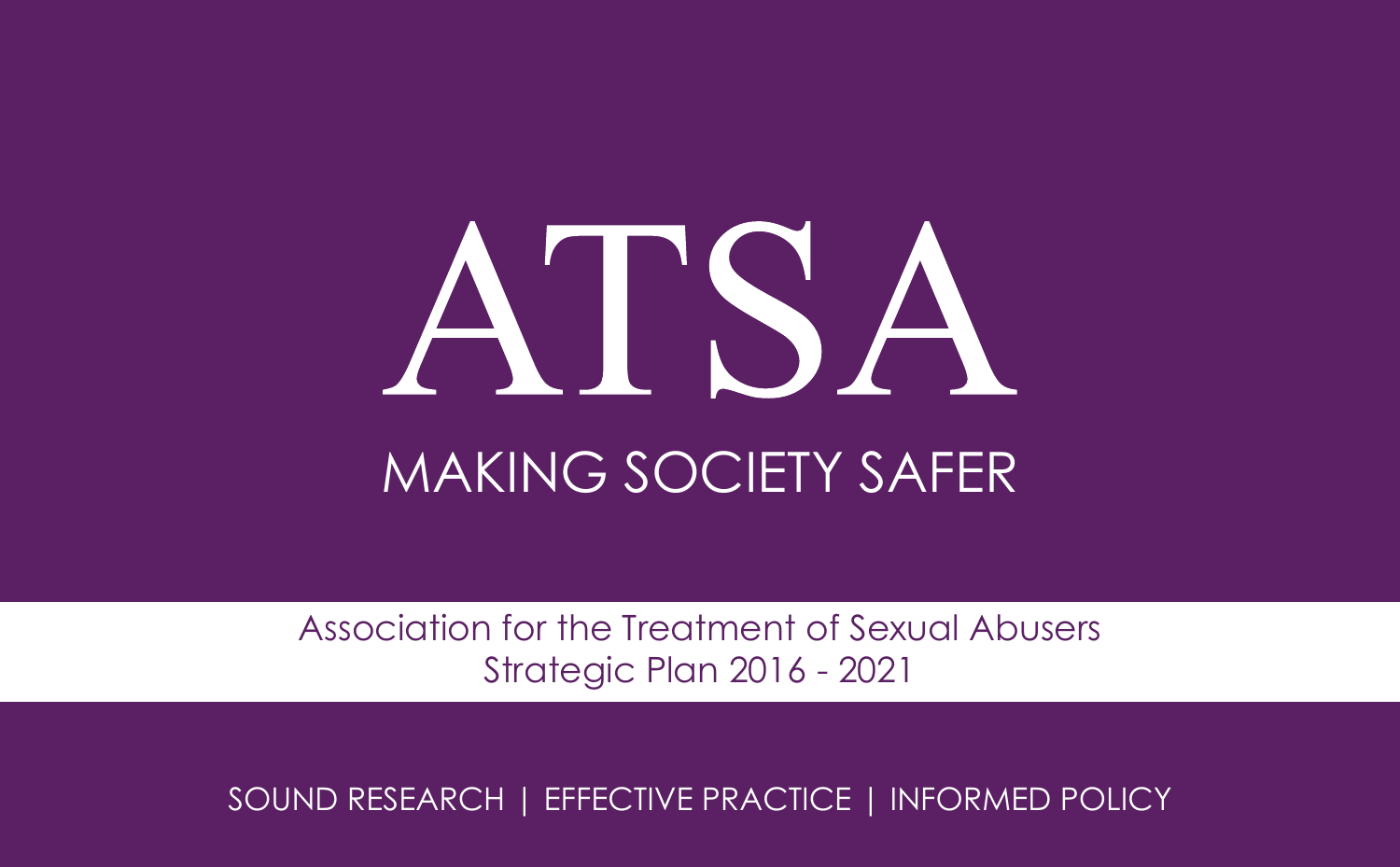

Michael H. Miner Ph.D ATSA President 2016|2017

Dear Members and Friends of ATSA:

On behalf of the ATSA Executive Board of Directors, I am pleased to present you with ATSA's 2016 Strategic Plan. This plan will guide the activities of our organization for the next three to five years in relation to our membership; program and service development; the community at large and our partnerships and collaborations with other stakeholders in the field of sexual abuse. Given the dynamic nature of our field, this can be thought of as a living document that will be evaluated on a biannual basis and revised as needed. The plan is the result of an extensive process conducted by a strategic planning committee comprised of expert and dedicated ATSA members, the Board of Directors, and ATSA staff, guided by a patient and knowledgeable consultant. Our strategic plan was crafted after conducting interviews with leading members of ATSA, outside stakeholders and experts, and surveys of ATSA members, Chapter Presidents, and the general public.

The plan lays out the values, priorities, and strategies that will guide the work of the Board of Directors, committees and staff of ATSA as activities are planned and implemented. The focus of the new plan is to maintain the services and programs ATSA is known for, while developing the organizational capacity and extending our reach. Moving forward, this will require that we broaden and diversify our financial base, which will bring both opportunities and challenges.

We look forward to a future where ATSA can continue to be a major force in the prevention of sexual abuse and sexual assault and a champion for the effective treatment and management of those who have committed sexual offenses and for the rigorous research that guides such efforts. We hope that you will join us as we continue to work for a world free of sexual abuse.

Michael H. Miner Ph.D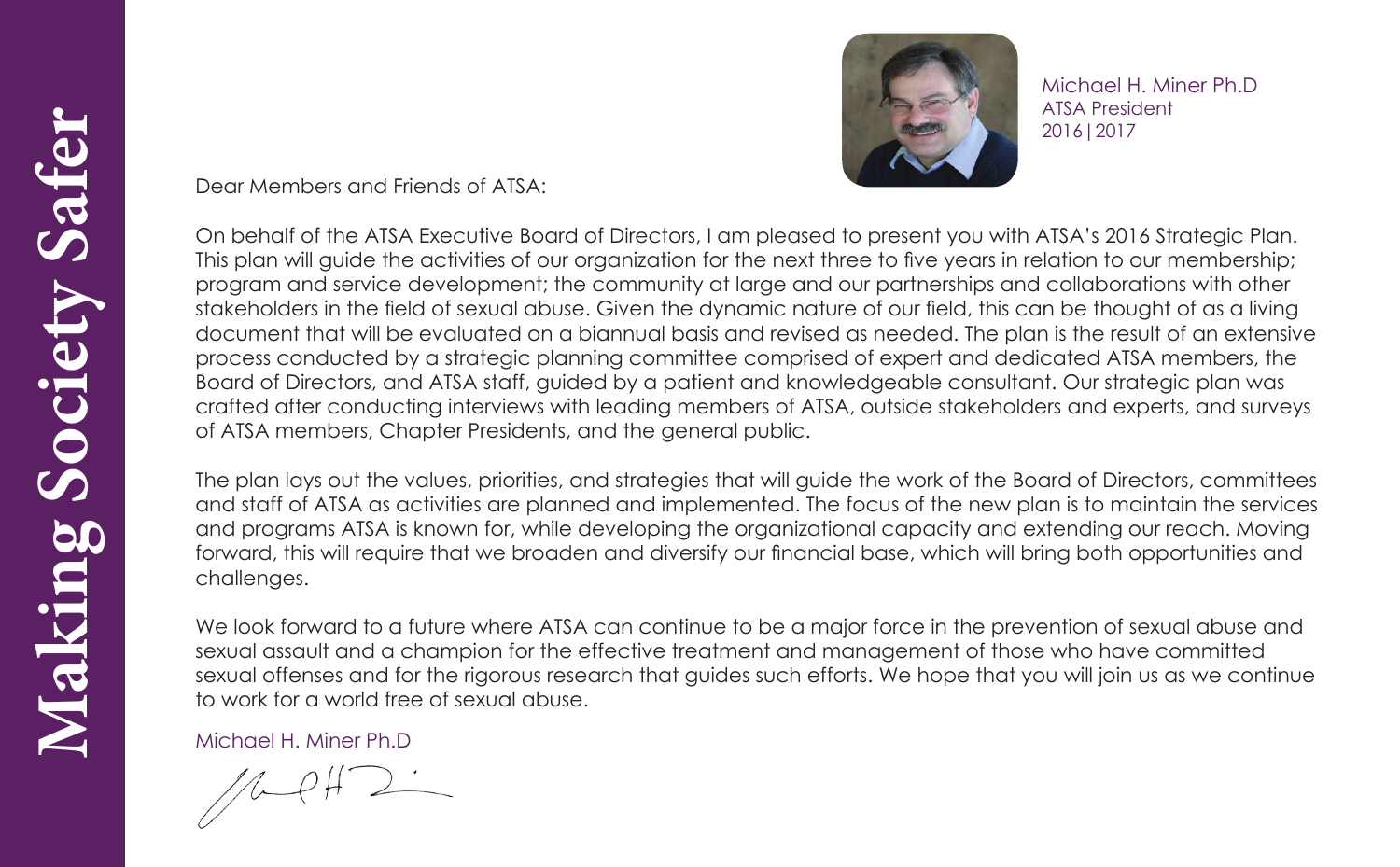## **OUR MISSION**

We prevent sexual abuse through:

- Effective assessment, treatment, and management of individuals at risk to sexually abuse
- Collaboration on comprehensive prevention strategies
- Sound research and education
- Informed public policy

# **WE BELIEVE**

Evidence based assessment, practice, management, and policy strategies will enhance community safety, reduce sexual abuse recidivism, protect and honor individuals at risk of harm, and transform the lives of all people caught in the web of sexual violence.

# **OUR VISION**

A World Without Sexual Abuse

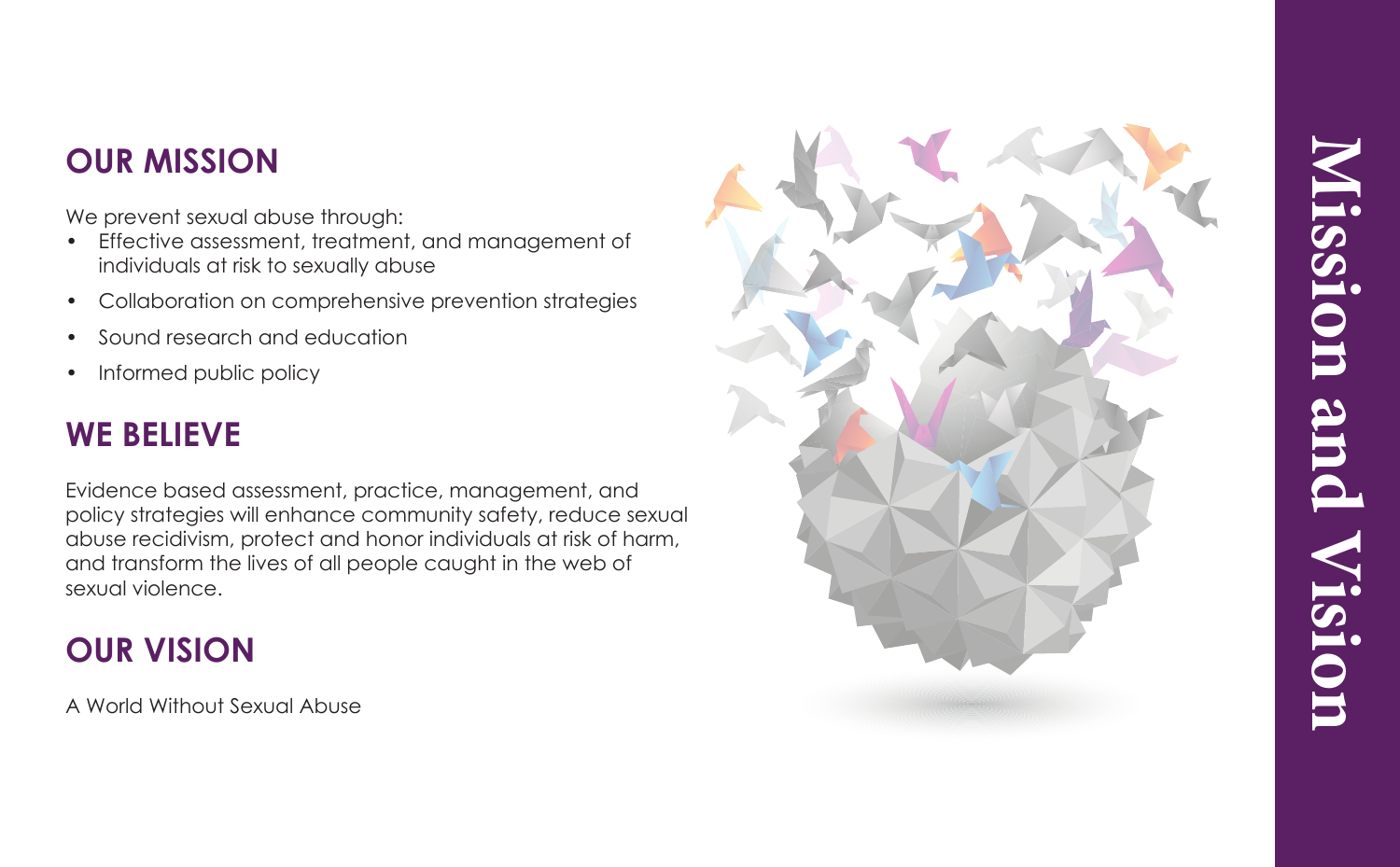# **Professional Excellence**

**Community Safety**

# **Collaboration**

# **Advocacy**

ATSA is a welcoming community of professionals that supports members, fosters collaboration and nurtures and mentors students whose work and goals embody our principles. ATSA believes in, fosters and demands high ethical standards and professional integrity. ATSA is committed to evolving based on new learning and continuous improvement and nurtures curiosity, creativity, and intellectual rigor that serves to advance the understanding of sexual abuse, its causes and solutions. ATSA promotes standards and training that reflect responsible and ethical research, clinical, and management practices. To this end, ATSA advocates for developmentally appropriate and culturally sensitive practices and policies tailored to the assessed needs and risk of the individual.

ATSA believes all persons deserve to live free from sexual victimization. Protection of our communities and the creation of a culture that supports this belief is central to the mission and vision of ATSA. To this end, ATSA works collaboratively to empower individuals, organizations and policymakers with the knowledge, skills, and commitment to prevent sexual abuse and promote healthy lives, healthy sexuality, and healthy coping skills.

ATSA recognizes the interconnectedness of our work and the necessity of collaborating with many stakeholders in recognizing our vision of eliminating sexual abuse and fostering sexually healthy, resilient, and informed communities that can thrive. ATSA strives to engage and collaborate with partners and communities, locally and around the world, in accomplishing shared goals. The strength and capacity of the organization in furthering its mission to prevent sexual abuse is contingent on developing and sustaining multi-disciplinary leadership and collaborative partnerships.

ATSA recognizes the importance of advocacy, strives to create and support a culture that embraces and fosters responsibility, compassion and action. ATSA honors, respects and advocates for those impacted by sexual abuse. ATSA's advocacy efforts require coalition building that brings many and diverse stakeholders together in the movement to end sexual abuse. ATSA partners in advocating for sound research, the development and implementation of informed policy, the commitment of adequate resources to the full continuum of prevention approaches, and the education, empowerment, and engagement of communities to leverage change.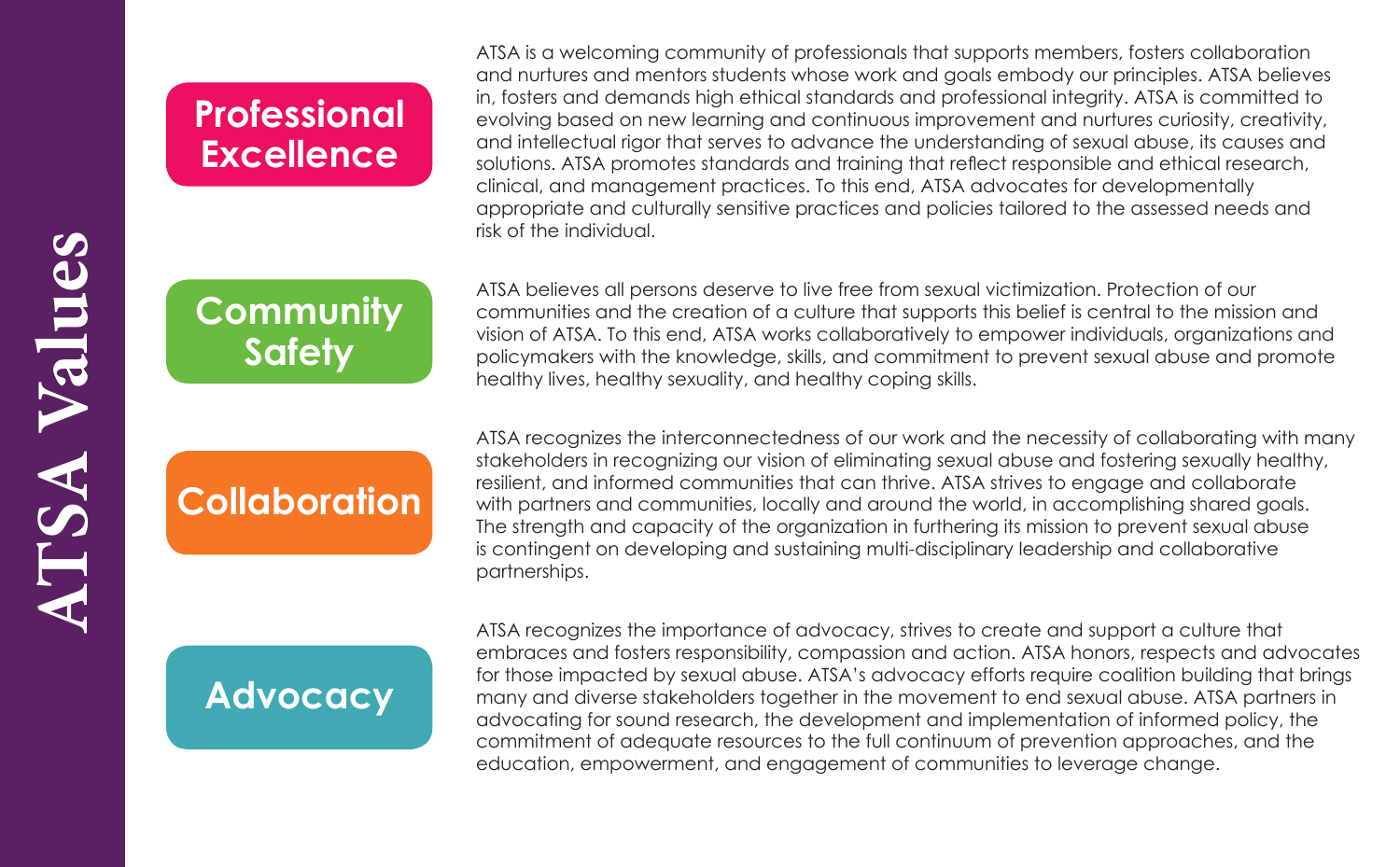In the wake of a growing awareness of the prevalence of sexual abuse and sexual assault in the late 1970's and early 1980's, organizations were established to advocate for and respond to the needs of victim/survivors. Simultaneously, a small group of treatment providers and researchers were increasingly aware of the need to disseminate information and establish standards for the assessment and treatment of individuals who have sexually abused. The early origins of the Association for the Treatment of Sexual Abusers (ATSA) evolved from modest beginnings as this group of dedicated professionals sought to create a forum for the development and sharing of knowledge on the prevention of perpetration and to advance best practices for the treatment and management of individuals at risk of sexually reoffending. Today ATSA is a multidisciplinary community of professionals with 26 chapters and nearly 3000 members from 18 countries committed to achieving a high level of professional excellence. The growth in numbers and size has increased ATSA's impact but not diminished the supportive and welcoming spirit of ATSA.

ATSA is committed to playing a vital role in the prevention of sexual abuse. ATSA members share a deep commitment to all aspects of sexual abuse prevention. Although the majority of our work has focused on research, management, and treatment of those individuals who have already abused, ATSA members also have a clear dedication to increasing the understanding of those factors that increase the risk of sexual abuse as well as the strategies and interventions that prevent its occurrence in the first place.

As an association we strive to be proactive in meeting the needs of our membership and to work collaboratively with other stakeholders in a manner that supports high quality research, assessment, treatment, training and policy development. We will continue to promote and present ATSA as a critical resource for ATSA members, ATSA Chapters, communities, media and policy makers. We know that we have to set a clear and engaging direction for our future to ensure that through our work we make the greatest possible difference in our communities.

> **"ATSA is in a key position to engage others…to accomplish our shared goals. We should not wait for them to approach us but reach out in a coordinated effort to bring groups together."**

## **Association for the Treatment of Sexual Abusers**

#### **Sound Research**

Access up to date research in the field.

#### **Effective Practice**

Resources to enhance professional practice.

#### **Informed Policy**

View ATSA policy and educational positions.

#### **Comprehensive Prevention**

**Our Story**

Address sexual abuse as a public health issue.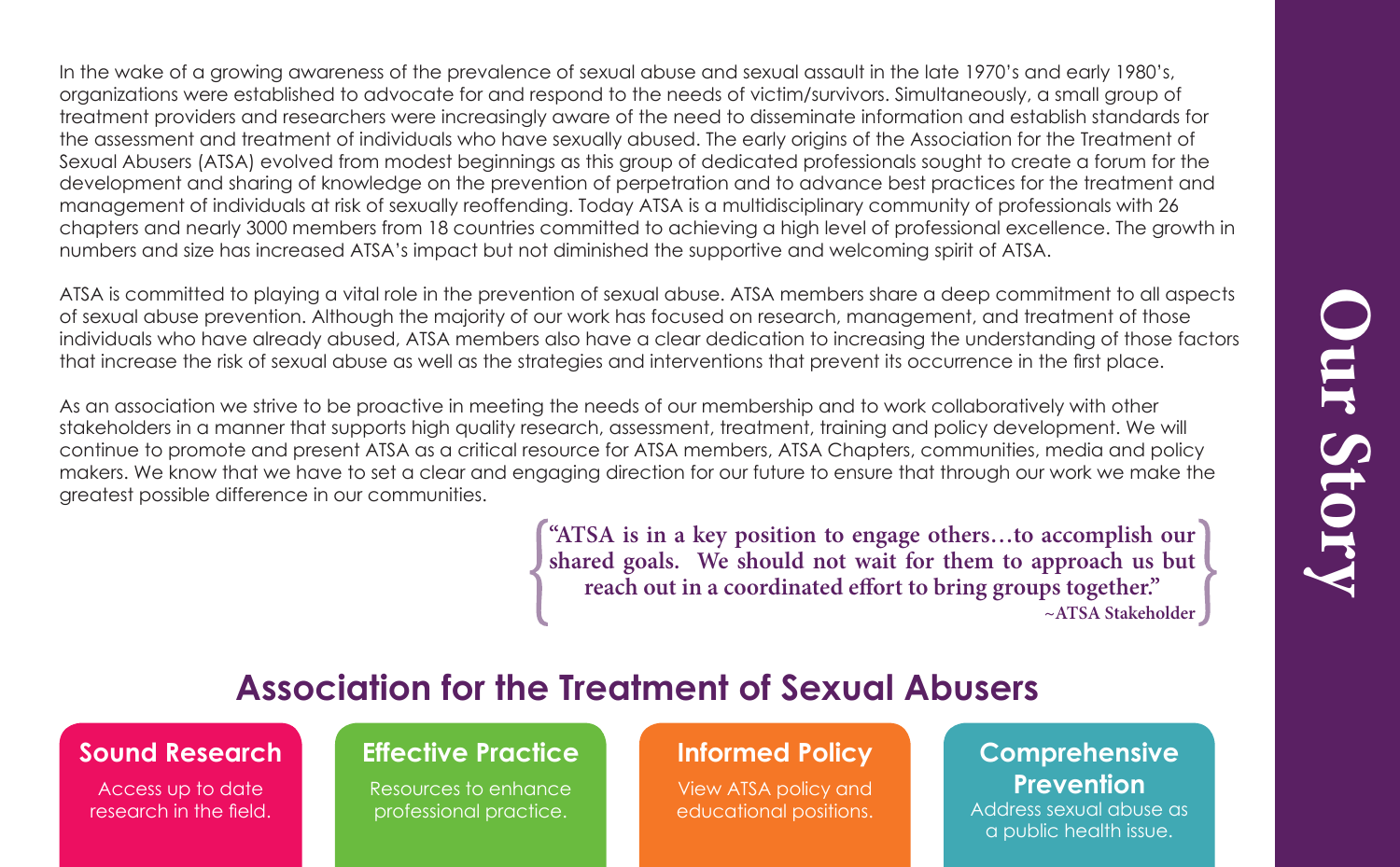Sexual abuse occurs at such prevalent rates that it affects us all in some way. The emotional, psychological, medical, and economic consequences of sexual abuse is cause for widespread concern.

# **But there is hope….**

### **…because sexual abuse is preventable.**

To bring the hope to fruition, ATSA's work requires the collaboration and contribution of many stakeholders. Everyone has a role in preventing sexual abuse. ATSA's members and stakeholders take that role seriously by becoming informed, by partnering to advance comprehensive prevention efforts to end sexual abuse, by creating a culture of belonging and support in a welcoming professional community that provides opportunities for networking, collaboration and learning, and by supporting the efforts of ATSA and its partners through funding and advocacy.

# **Visit our website to find out more at atsa.com**

**"When I renewed my ATSA membership this year for the 25th time, I thought about the ATSA journal, the newsletter, and the conference, but the thing I thought most about is all the wonderful relationships with colleagues I've developed over all these years."** (Robert McGrath, ATSA Lifetime Achievement Award Recipient, 2015)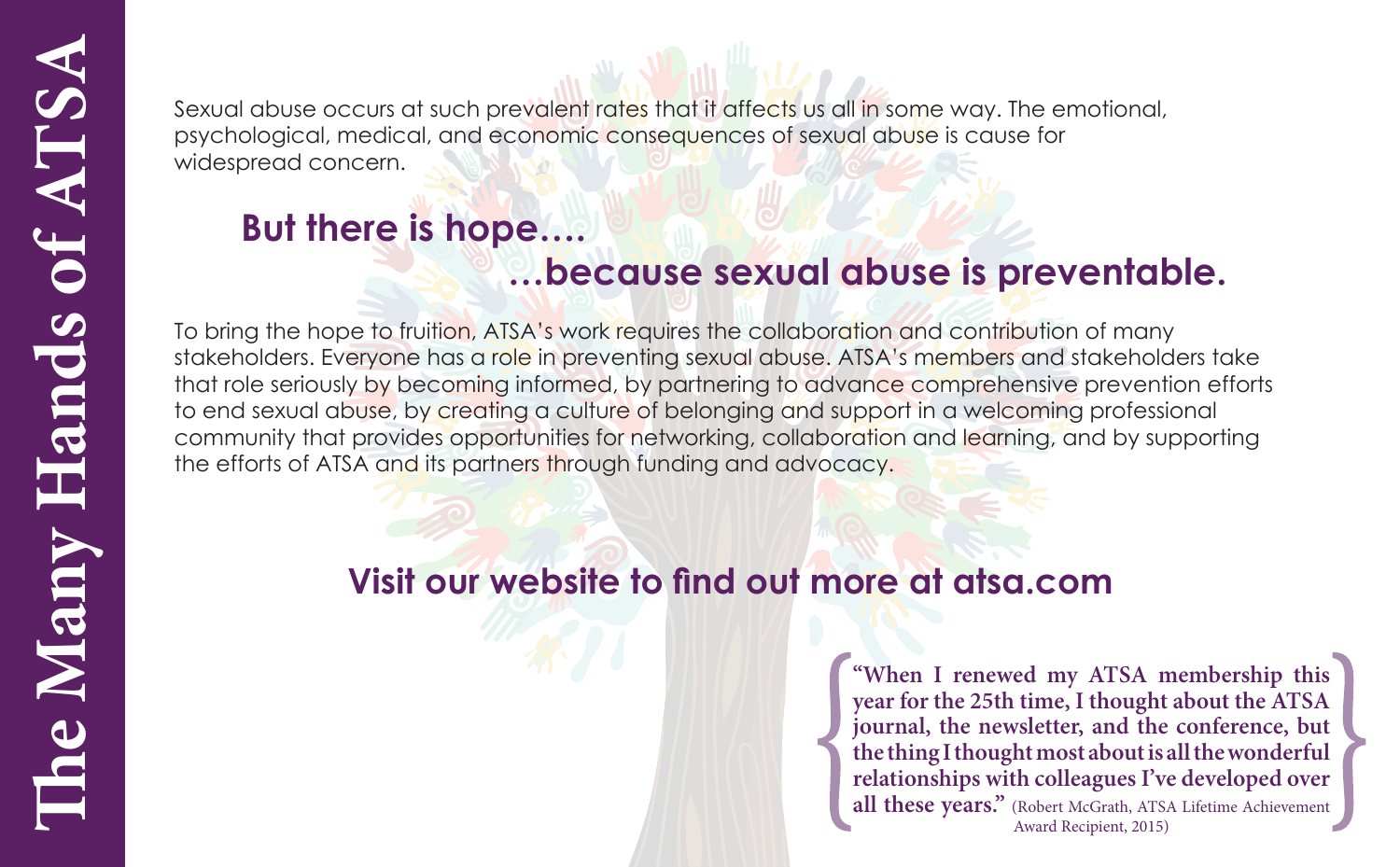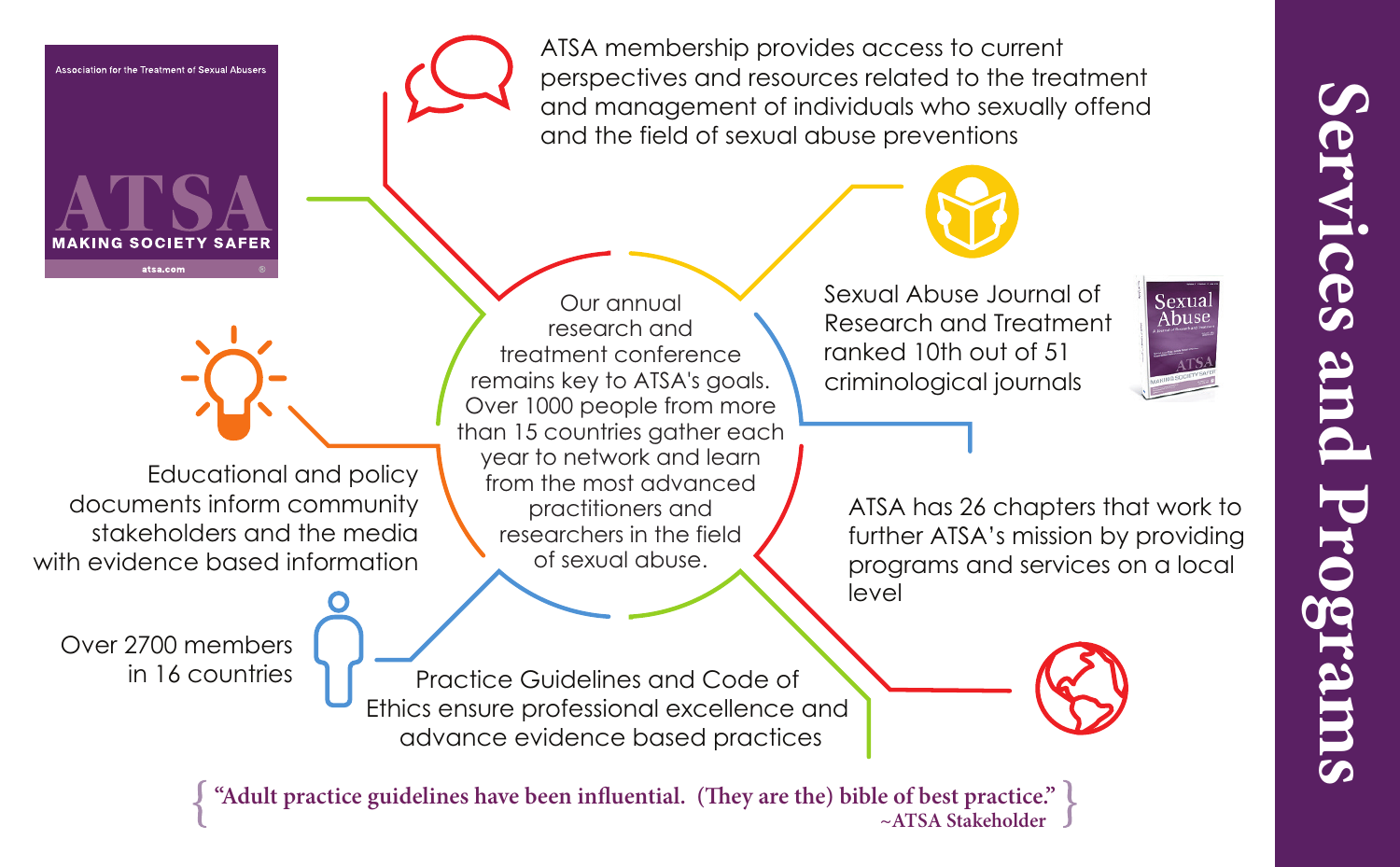The Matrix Map provides a picture of ATSA's business activities as they relate to costs, profitability and the impact of those activities on our mission (see Mission Statement).

This matrix map graphs ATSA's major activity areas. The size of each bubble corresponds to the costs in terms of: funds allocated, staff time, and volunteer time (see appendix A for a complete list of ATSA's major activity areas). Each bubble is positioned on the horizontal axis by the net profit generated after expenses and on the vertical axis by the average rating of the Board of Directors on the degree to which it furthers ATSA's stated mission.

ATSA's annual Research and Treatment Conference is the largest activity, both in terms of costs and income. However, the conference serves a number of purposes that fall within different activity areas. Thus, both the costs and the income from the Conference are allocated to the specific activity area proportional to the degree to which conference activities are estimated to contribute to that area. This provides a better reflection of ATSA's multiple areas of activity than if the Research and Treatment Conference were included as a separate activity area.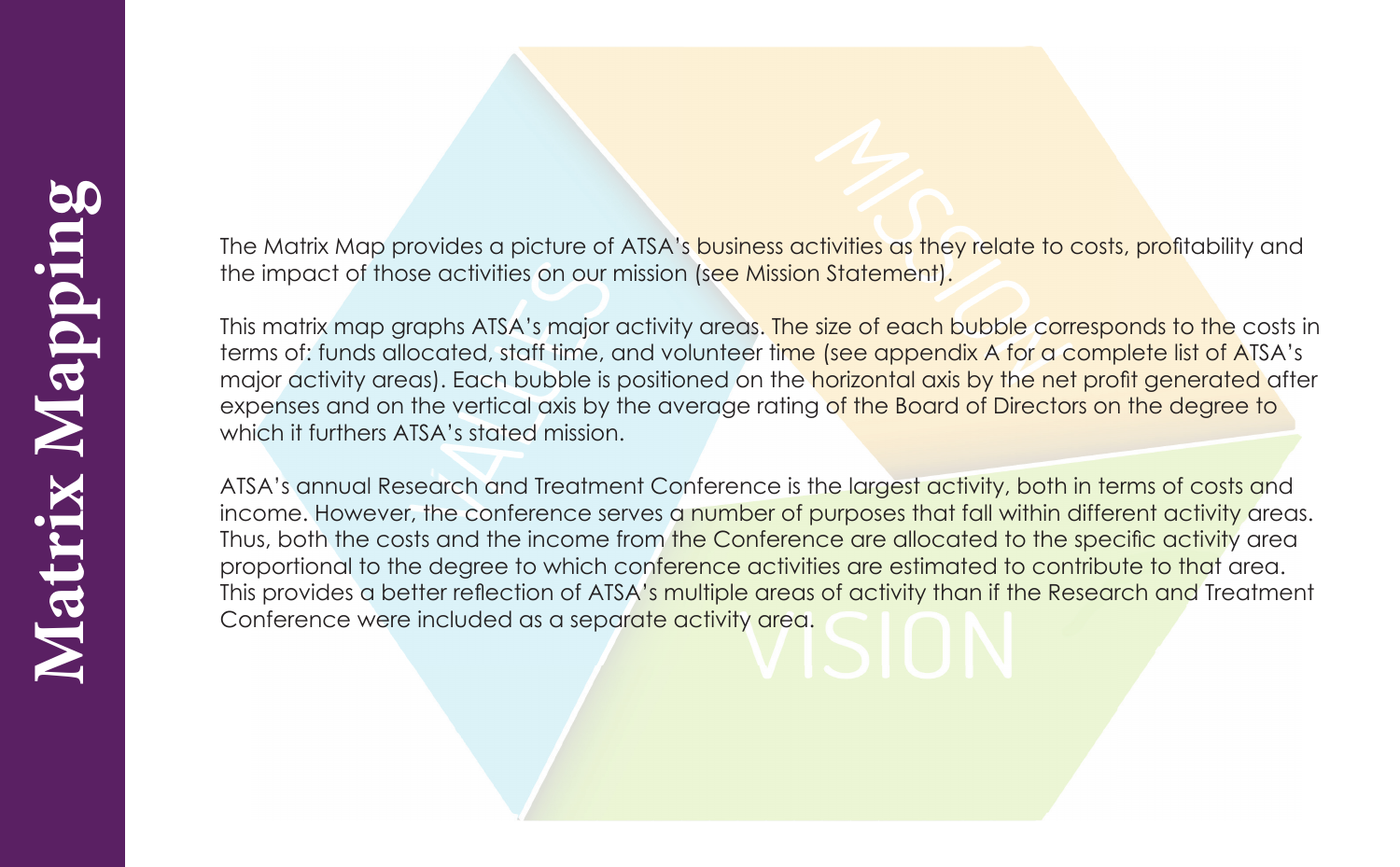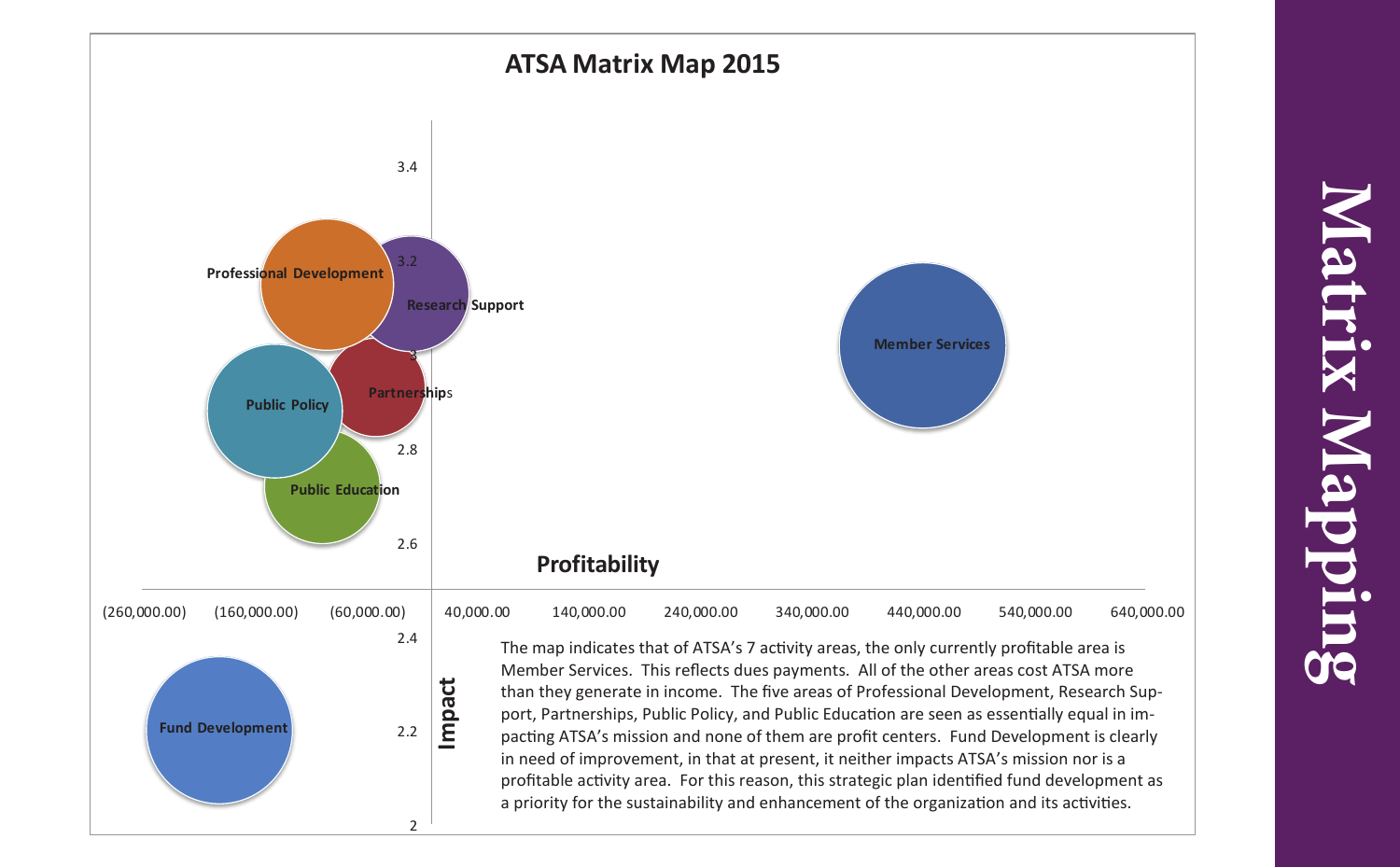| <b>ATSA PRIORITY STATEMENTS AND STRATEGIES</b>      |                                                                                                                                                                                                   |                                                                                                                                                                                                                                                                                                                                                                                                                                                                                                                                                                                                                                                                                                                                                                                                          |  |
|-----------------------------------------------------|---------------------------------------------------------------------------------------------------------------------------------------------------------------------------------------------------|----------------------------------------------------------------------------------------------------------------------------------------------------------------------------------------------------------------------------------------------------------------------------------------------------------------------------------------------------------------------------------------------------------------------------------------------------------------------------------------------------------------------------------------------------------------------------------------------------------------------------------------------------------------------------------------------------------------------------------------------------------------------------------------------------------|--|
| Membership                                          | ATSA will strategically diversify and grow its<br>membership. In this growth effort, ATSA will<br>sustain our welcoming sense of community.                                                       | Identify and attract diverse professionals, students and volunteers, in<br>$\bullet$<br>targeted disciplines, geographic, and demographic categories<br>Reexamine and improve current member retention strategies<br>Become the membership organization of choice for professionals<br>$\bullet$<br>working in the field                                                                                                                                                                                                                                                                                                                                                                                                                                                                                 |  |
| <b>Evidence-</b><br><b>Based</b><br><b>Practice</b> | ATSA will become the organization of<br>choice to advance and provide evidence-<br>based education, training, implementation<br>strategies and resources to prevent sexual<br>abuse perpetration. | ATSA will take a clear and consistent stance on practices that<br>meet the criteria for evidence-based practice and ATSA will take a<br>clear and consistent stance on practices that research shows to be<br>ineffective<br>Propagate best practice guidelines for adults and juveniles at risk of<br>sexually offending<br>Provide and maintain a Code of Ethics for ATSA members<br>$\bullet$<br>Increase the scope of topics for the journal of Sexual Abuse:<br>$\bullet$<br>Research and Treatment<br>Increase the scope of available training and resources about<br>$\bullet$<br>current evidence-based practices and implementation<br>Review and if appropriate revise 2014 ATSA Practice Guidelines<br>Examine and enhance ways in which ATSA can expand and<br>improve high quality research |  |
| <b>Policy</b>                                       | ATSA will effectively and proactively engage<br>policy makers to advance its mission.                                                                                                             | Develop and implement a policy and legislative agenda<br>Collaborate with local, national, international stakeholders to<br>develop and advance evidence-informed policies on sexual abuse<br>prevention and intervention; including the assessment, treatment<br>and management of sexual abuse perpetration<br>Stakeholders at the local, national, international levels recognize<br>$\bullet$<br>ATSA and its Chapters as essential to policies related to sexual<br>abuse and actively advocate on behalf of ATSA's mission<br>Policymakers at the local, national, international levels recognize<br>ATSA and its Chapters as essential to policies related to sexual<br>abuse and proactively consult with ATSA and its Chapters                                                                  |  |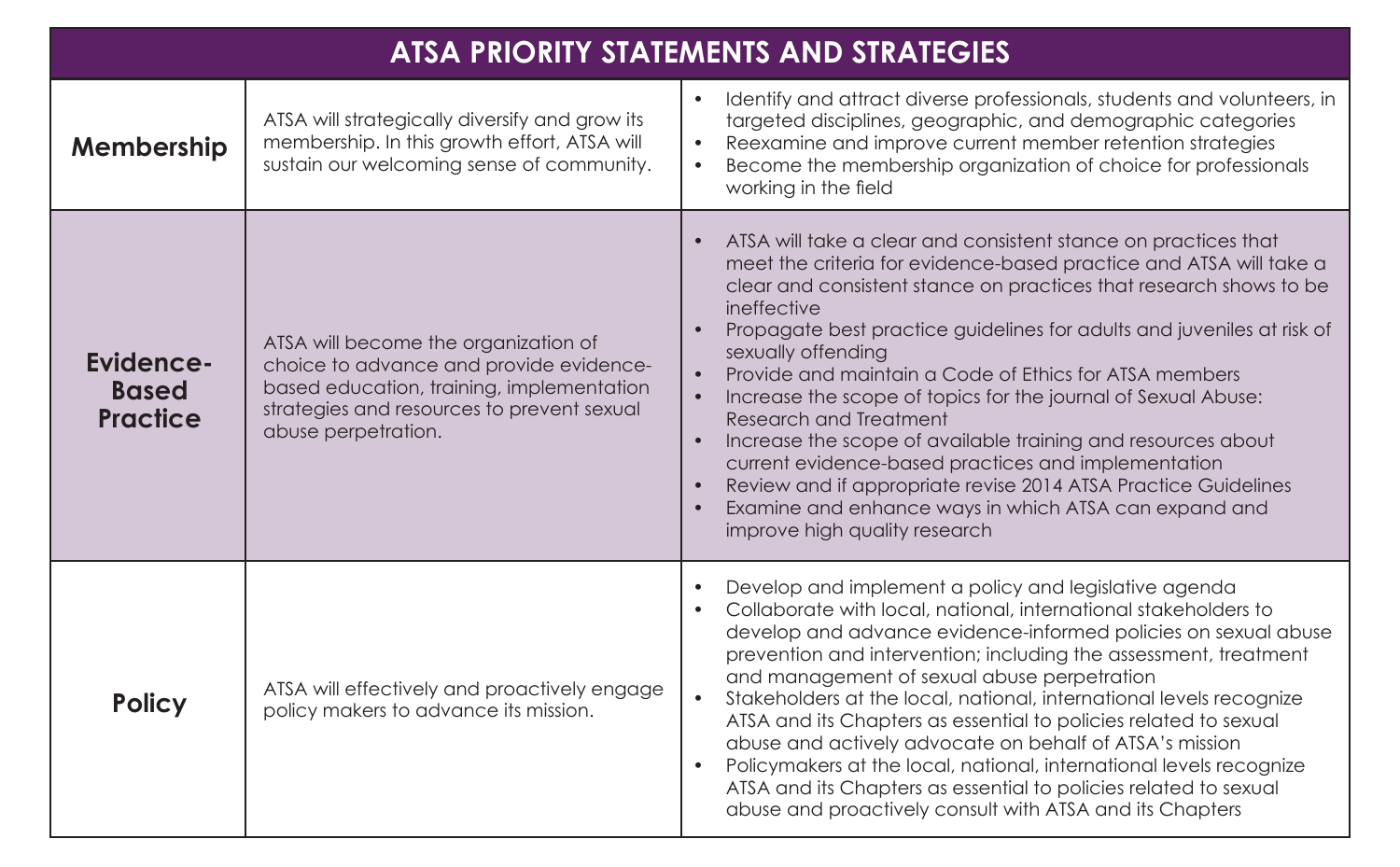| <b>ATSA PRIORITY STATEMENTS AND STRATEGIES</b> |                                                                                                                      |                                                                                                                                                                                                                                                                                                                                                                                                                                                                                                                                                                                                            |
|------------------------------------------------|----------------------------------------------------------------------------------------------------------------------|------------------------------------------------------------------------------------------------------------------------------------------------------------------------------------------------------------------------------------------------------------------------------------------------------------------------------------------------------------------------------------------------------------------------------------------------------------------------------------------------------------------------------------------------------------------------------------------------------------|
| <b>Public</b><br><b>Education</b>              | Develop ATSA's public education<br>presence and impact.                                                              | Develop a comprehensive public education communication plan including<br>increased use of social media, social networking, and media engagement<br>Improve public accessibility and user friendliness of ATSA's information and<br>resources regarding the prevention of and interventions for sexual abuse<br>Identify and engage key partnerships to enhance public education goals<br>and priorities                                                                                                                                                                                                    |
| <b>Prevention</b>                              | Enhance ATSA's role in the<br>comprehensive prevention of<br>sexual abuse.                                           | Advocate for comprehensive prevention policies and practices<br>Collaborate with other key stakeholder organizations, including legislative<br>advocacy entities<br>Further leverage our membership resources, skills and expertise to promote a<br>comprehensive framework that supports prevention of sexual abuse before<br>it happens and reduces the likelihood of its recurrence<br>Invest in and advocate for the support and funding of sexual abuse<br>prevention and research                                                                                                                    |
| <b>Fund</b><br><b>Development</b>              | ATSA will diversify its sources of<br>income.                                                                        | Establish a fund development committee by November 2016 to assist in the<br>creation of ATSA's fund development plan to be completed for review by<br>the Spring board meeting 2017<br>The Board will adopt the first fund development plan by the summer of 2017<br>prior to the creation of the budget<br>ATSA will implement the goals, objectives, and activities of the fund<br>development plan                                                                                                                                                                                                      |
| <b>Board</b><br><b>Development</b>             | ATSA's Board of Directors will<br>advance its overall effectiveness,<br>efficiency, and Board member<br>fulfillment. | Conduct a board self-assessment, reflection, and discussion about next<br>steps in terms of roles, responsibilities, structures, functions, and team culture<br>Develop annual goals and objectives related to governance for years<br>2016-2017<br>Based on results of the board self-assessment and the goals for 2016-2017,<br>develop, implement, and refine additional goals for improving board<br>functioning<br>The ATSA board and staff will create and utilize a partnership portfolio<br>and measure mission impact and sustainability of existing and potential<br>collaborations/partnerships |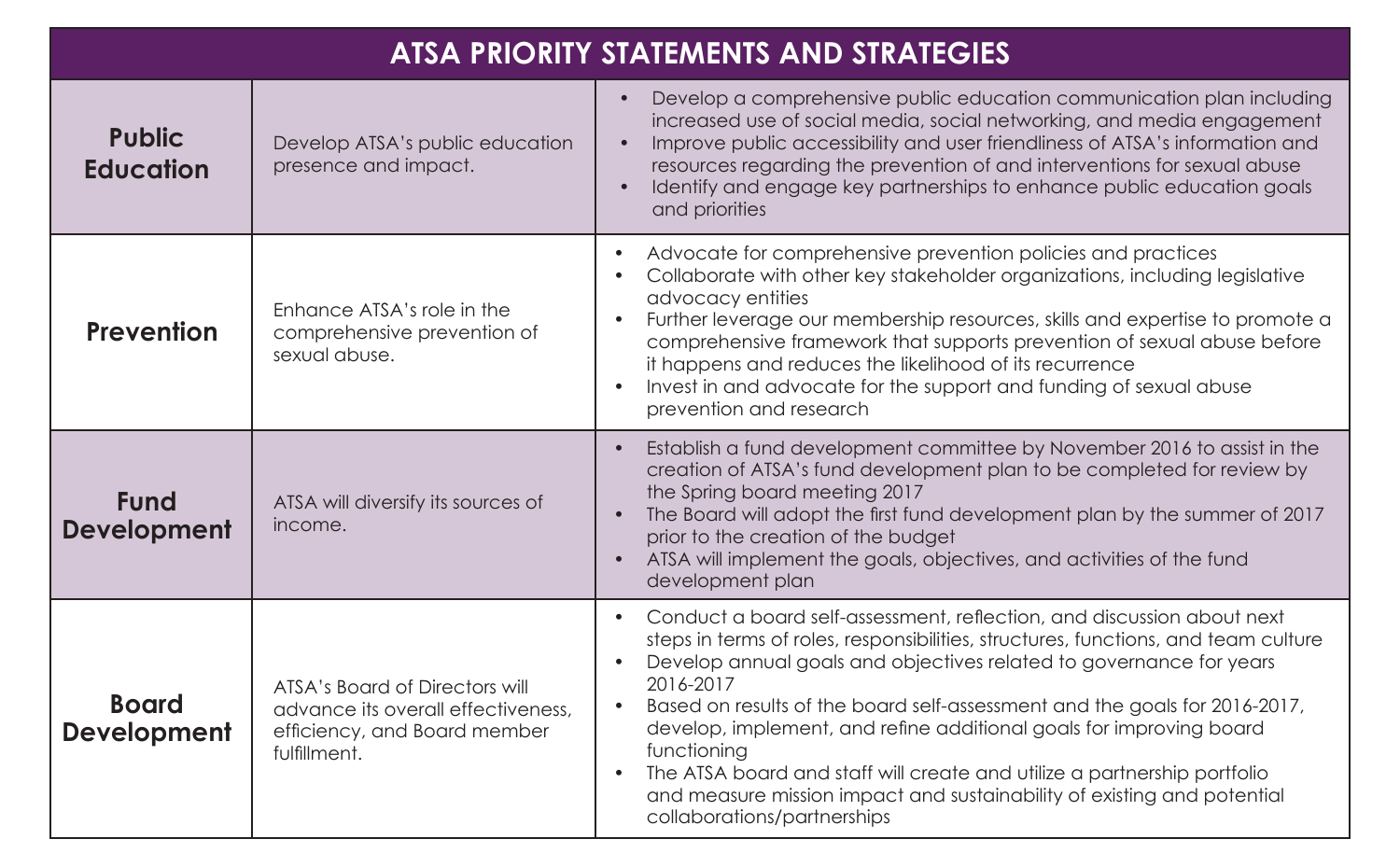| <b>Activities</b>                                                                                                                                                                                                                                                                                                                                                                                                 |
|-------------------------------------------------------------------------------------------------------------------------------------------------------------------------------------------------------------------------------------------------------------------------------------------------------------------------------------------------------------------------------------------------------------------|
| Treatment referrals, members only website, membership, mentoring,<br>The Forum newsletter, extended academic journal access, list<br>serve discussion group, student resources (student list serve,<br>reduced membership and conference fees, representation on<br>ATSA committees), Practice Guidelines, Code Of Ethics, reduced<br>conference fees, access to chapters, list breakfast, membership<br>meeting, |
| Media education, speakers' bureau, public engagement, position<br>papers, task force papers, Code of Ethics and practice Guidelines                                                                                                                                                                                                                                                                               |
| New and existing alliances, joint position papers, joint grants, board<br>memberships (participate on various advisory bodies/committees),<br>Gail Burns Smith award                                                                                                                                                                                                                                              |
| Blog, grants and awards supporting student research, ATSA journal,<br>researcher database, ATSA membership list for research subjects,<br>conference programming, editorial board                                                                                                                                                                                                                                 |
| Advocacy, EBP promotion for policy formation, Amicus Briefs, policy<br>papers and briefs, ATSA chapters, donations                                                                                                                                                                                                                                                                                                |
| Practice guidelines, Code of Ethics, task-force publications,<br>continuing education credits, professional networking (primarily<br>business related), student reception, mentoring program, conference<br>programming, opening reception, public policy breakfast, web<br>based training,                                                                                                                       |
| Advertising (i.e. Web postings), conference activities                                                                                                                                                                                                                                                                                                                                                            |
|                                                                                                                                                                                                                                                                                                                                                                                                                   |

Appendix A **Appendix A**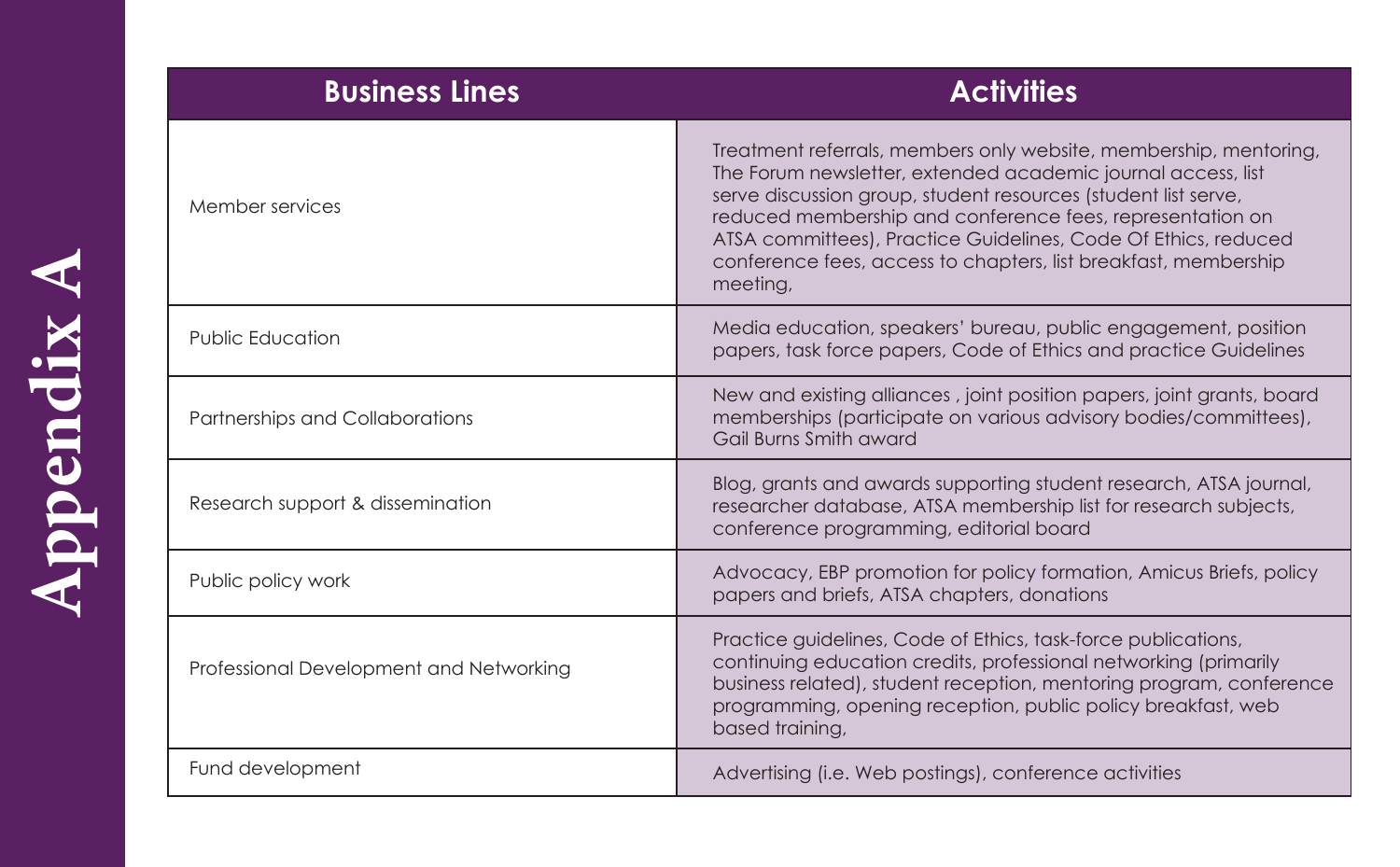In 2009, ATSA set out on a comprehensive strategic planning process resulting in its first five year Strategic Plan. The priorities, strategies and goals established in this plan provided a roadmap to guide the association in furthering its mission. In 2015, ATSA began this process again, building on the work of the previous plan with an eye to future priorities and opportunities.

This Strategic Plan reflects the work of many. Through surveys and interviews, ATSA members, ATSA Chapters, key stakeholders and partner organizations shared insightful input on the impact they believe ATSA has had, what they value about ATSA, and their opinions on future directions, priorities and strategies for ATSA to most effectively play a leading role in the prevention of sexual abuse. The ATSA Board of Directors helped formulate ATSA's mission, vision and values and current and future priorities. ATSA office staff, the people we rely on to keep the organization running smoothly and who are well aware of the association's mission, it's day to day operations, and the questions and concerns posed by the general public and media, provided vital input. The level of response we received from our surveys and interviews was exciting and gratifying and each voice had a role in helping to shape ATSA's future.

The enormous task of gathering, synthesizing, analyzing, integrating and organizing the data and crafting this plan fell to the Strategic Planning Committee who did an extraordinary job. We would like to express our sincere thanks to *Karen Baker, Maaike Helmus, Chris Lobanov-Rostovsky, Kelly McGrath, and Becky Palmer.* Your profound knowledge and commitment to the mission and vision of ATSA was invaluable and provided amazing opportunities for thoughtful discussion and exchange of ideas. The time and dedication you have invested in this process and the resulting plan is appreciated beyond what words can express. We would also like to extend our warmest gratitude to our patient and wise Strategic Planning Consultant **Alfredo Vergara-Lobo** who went above and beyond in guiding this process. The excellent quality of this plan is a tribute to his guidance and wisdom.

Robin Goldman, Strategic Planning Co-Chair Michael Miner, Strategic Planning Co-Chair Maia Christopher, ATSA Executive Director